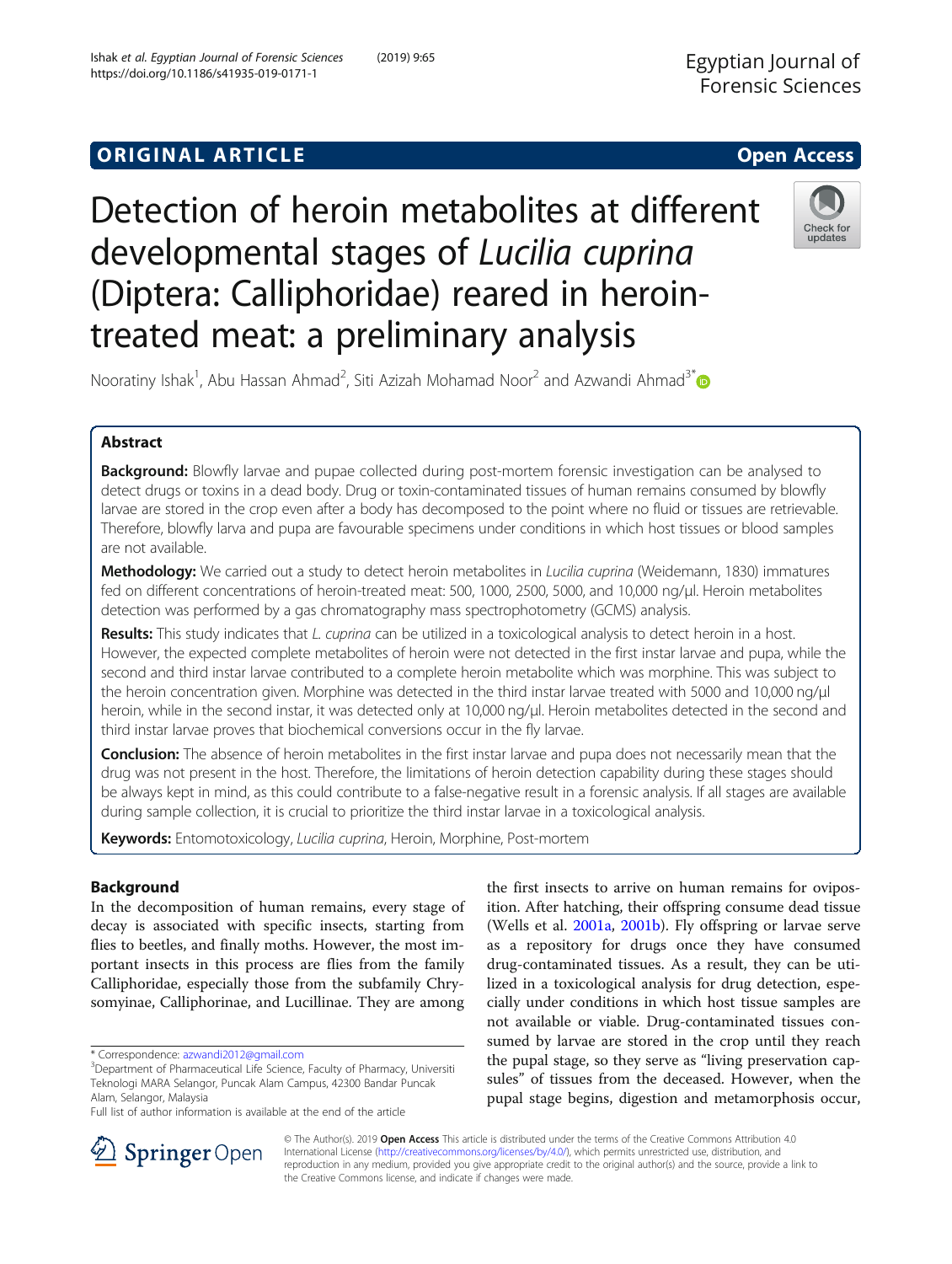leading to a significant drop of drug concentration, meaning that the pupal stage has less forensic importance (Sadler et al. [1995\)](#page-8-0).

It is well-documented that drugs accumulated in fly larvae could alter their normal life cycle duration (Goff et al. [1989](#page-8-0); Bourel et al. [2001\)](#page-7-0) as well as changing body weight and length (Oliveira et al. [2009](#page-8-0)). For example, morphine and heroin may accelerate larval development growth rate and slow development rate in the pupal stage (Carvalho et al. [2001\)](#page-7-0). A study on Lucilia sericata (Meigen 1826) (Diptera: Calliphoridae) showed similar findings which heroin speed up their growth rate (Bourel et al. [2001\)](#page-7-0). The pupal casing of L. sericata has been found to shed earlier at a higher concentration of morphine compared to a lower concentration (Bourel et al. [2001](#page-7-0)). Moreover, L. sericata larvae reared in rabbits treated with tramadol was noted reached maximum sizes earlier than in larvae reared on the control rabbit (El-Samad et al. [2011](#page-8-0)). Along with changes in developmental rates and variation in the size of larvae during their development, the presence of drugs or toxic substances in the insect food source can also be validated (Wells et al. [2001a](#page-8-0), [2001b](#page-8-0)). Various drugs have been detected in different stages of fly development, such as amitriptyline (Sadler et al. [1997a](#page-8-0); Wilson et al. [1993](#page-8-0)), phenobarbital (Beyer et al. [1980\)](#page-7-0), lorazepam (Wood et al. [2003\)](#page-8-0), amphetamine (Sadler et al. [1997b\)](#page-8-0), cocaine (Nolte et al. [1992](#page-8-0); Campobasso et al. [2004\)](#page-7-0), codeine (Kharbouche et al. [2008\)](#page-8-0), morphine (Hedouin et al. [1999](#page-8-0)), and methadone (Gosselin et al. [2010](#page-8-0)).

For drug detection, larval specimens in a forensic case are only useful if they are collected alive and properly preserved to ensure that minimal putrefactive fluids are produced from their own decomposition process. Forensic toxicological analysis of dead tissues from larvae would be misleading if these criteria were not met due to contamination of the sample with larvae putrefaction fluids (Levine et al. [2000;](#page-8-0) Kintz et al. [1990a,](#page-8-0) [1990b](#page-8-0)). Considering the impact of drugs on a normal fly life cycle and developmental rate, the identification of drug metabolites in each fly developmental stage is critical. Moreover, the pharmacokinetics of drugs in an insect is known to be influenced by the developmental stage, as well as species and feeding activity (Kharbouche et al. [2008](#page-8-0)). Therefore, we conducted a preliminary analysis with the objective of identifying both complete and noncomplete heroin metabolites in each developmental stage of *L. cuprina* reared on heroin-treated meat prepared with five different concentrations. An unusual approach was used in this study in which heroin-treated meat was used, instead of an animal model. This considers a possibility that larvae could also have a chance to consume unmetabolized heroin in a forensic case. This study emphasizes detecting heroin metabolites in larvae consuming an unmetabolized drug; therefore, drug metabolism factors are excluded if a living animal model was used.

## **Methods**

## Maintaining stock culture for Lucilia cuprina

A sweep net was used to capture adult L. cuprina hovering or landing on bait prepared from fresh minced buffalo meat obtained from a local wet market. The captured flies were immediately transferred into an insect cage (30 cm x 30 cm x 30 cm) and brought back to the insectarium at the School of Biological Sciences, Universiti Sains Malaysia, for culturing at 29  $\pm$  3 °C, under a photoperiod of 13 D: 11 L and RH of  $75 \pm 10\%$ . The flies were fed two kinds of food: a mixture of 10% (w/v) sugar solution for adult and minced buffalo meat for fly oviposition. For the oviposition substrate, 500 g minced buffalo meat was placed in three petri dishes. The eggs observed from each petri dish were then transferred gently into a larva-rearing box containing 50 g minced buffalo meat. The larval development was monitored until pupation. When pupae were observed, they were transferred using forceps into a new container containing sterile fine sand; each container was then placed into an individual insect cage. Once the adult flies emerged, a mixture of 10% (w/v) sugar solution was provided as adult food. The first-generation adults were identified using a blowfly taxonomic identification key (Wallman [2001\)](#page-8-0). Flies confirmed to be *L. cuprina* were reared until the third generation following the process described above. The eggs of that generation were then collected and used for subsequent experiments.

## Application of heroin onto minced buffalo meat

Lyophilized heroin was prepared in saline to obtain concentrations of 500, 1000, 2500, 5000, and 10,000 ng/μl. Each heroin preparation was mixed with minced buffalo meat purchased from a wet market in a volume to weight ratio of 1:100 (I.E., 5 ml: 500 g) using a food processor to ensure a homogenous mixture. Minced buffalo meat that was not mixed with heroin (untreated) served as the control treatment. Each preparation of herointreated minced buffalo meat and untreated meat was then placed into half-filled sterile sand plastic containers and covered with a fabric mesh. A clump of *L. cuprina* eggs was placed onto each buffalo meat preparation, and the treatments were replicated five times. Every 8 h, 10 individual first instar larvae, 10 individual second instar larvae, and 10 migrating third instar larvae were harvested and cleaned, and their body length was measured. Larva instar stages were determined based on the characteristics of posterior spiracles. The larvae were then preserved for toxicological and molecular analysis following the method described below.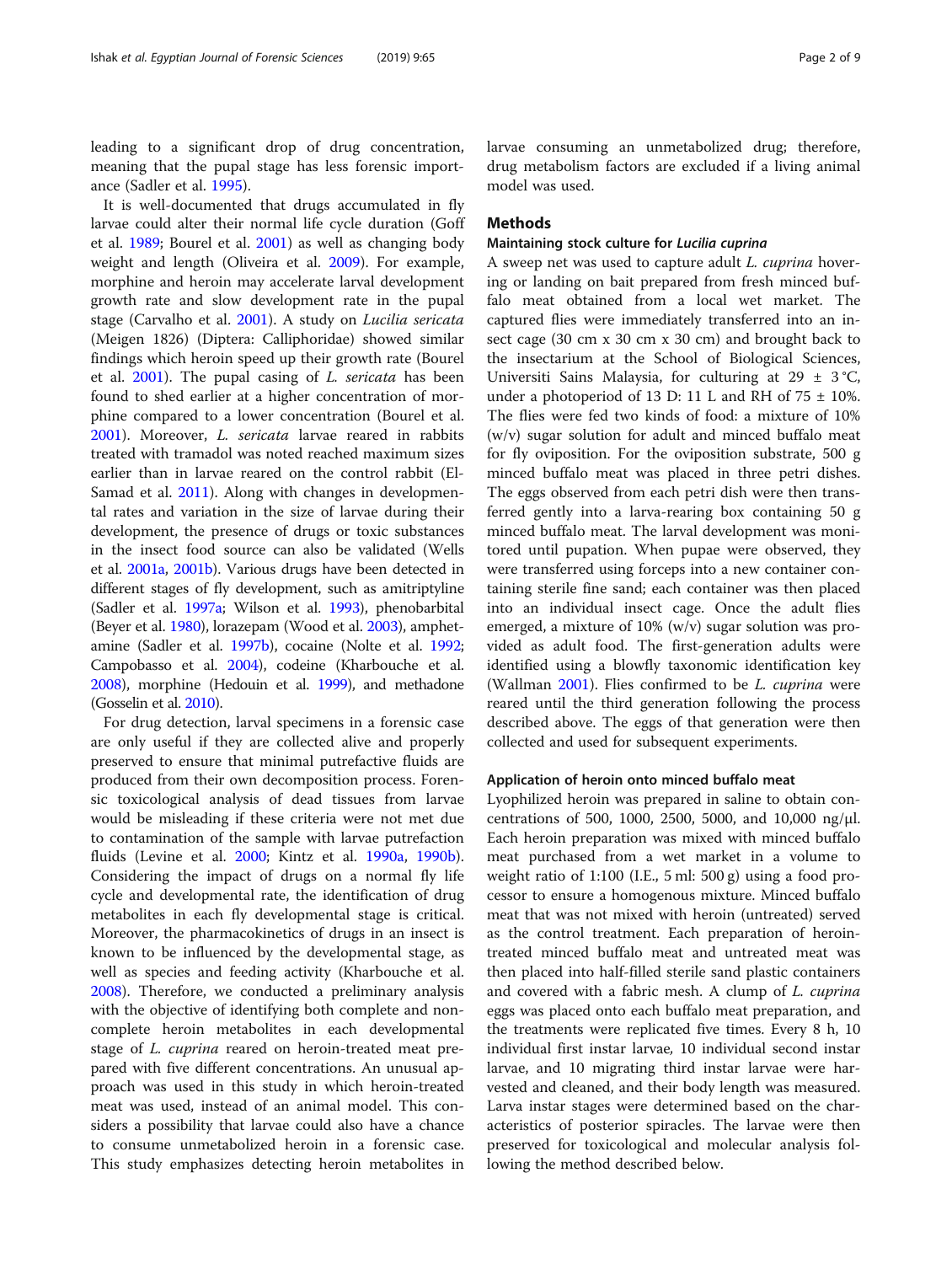## Dissecting the crop of Lucilia cuprina for toxicological analysis

Ten collected larvae from each harvesting were rinsed with distilled water to remove any foreign particles or other possible contamination that adhered to the larvae during previous procedures. The collected larvae were then labelled, preserved alive, and stored at -20 °C for toxicology analysis. For the first and the second instar larvae, the whole larvae tissue was used in the toxicology analysis because the crop was too small to be dissected by using a dissecting microscope (Carls Zeiss, United State). However, the third instar larvae were dissected to bring out the crop using a dissecting microscope. Before carrying out the dissection procedure, all larvae were washed with sterilized water to remove any possible contamination present on the external of the larval body. The cleaned larvae were placed under the dissecting microscope on a new sterile petri dish, and the instar of each larva was recorded based on the posterior spiracle's characteristics. Only the third instar larvae of 10 mm in length were dissected for toxicology analysis purposes. After that, the posterior segment was cut using a sterilized scalpel, followed by a ventral incision to the anterior of the larvae. Later, each crop was removed using sterilized forceps and placed in a 1.5 mL Eppendorf tube for toxicological analysis. The working area was wiped with 70% alcohol before and after the procedure. The dissection was performed based on the standard method (Linville and Wells [2002\)](#page-8-0).

## Toxicological analysis

In the toxicological analysis, an alkali-acid base extraction was used, followed by gas chromatography mass spectrophotometry (GCMS) analysis (Agilent 6890 GC). The toxicological analysis adopted in this study adhered to an accredited test recommended by Jabatan Kimia Forensik Malaysia (The Forensic Chemistry Department of Malaysia) with identification number 0537 (JKMF0537). The GCMS was conducted with an Agilent GC instrument using a 5973-mass selective detector (MSD) and a non-polar column HP-5. Helium gas was applied as the carrier gas at a constant current rate of 2 ml/minutes, where 1 ul of the extract was injected in a split mode (40:1). The temperatures for the injector and the detector (transfer line) were set at 250 °C and 280 °C, respectively. The analysis was conducted at a temperature of 80 °C for 2 min; then increased to 150 °C at 20 °C/minute and held for 2 min; to 280 °C at 10 °C/ minute and held for 5 min; and to 20 °C/min to 30 °C and held for 14 min. All the results obtained were analysed using the toxicology library available in the instrument.

## Results

Overall ion chromatogram of tryptophan and morphine obtained from the third instar larvae are presented in

Figs. [1](#page-3-0) and [2,](#page-3-0) respectively. Meanwhile, information concerning mass spectral characteristics of tryptophan and morphine obtained from the third instar larvae are illustrated in Figs. [3](#page-4-0) and [4](#page-4-0), respectively. However, the mass spectral characteristics and the ion chromatogram could not be obtained for hydromorphone, because the metabolic yield was less than 50% than that of tryptophan and morphine.

Table [1](#page-5-0) shows the mass to charge ratio and the quality of heroin metabolites measured in immature stages of L. cuprina reared on minced buffalo meat treated with different concentrations of heroin. At each sampling time, all analysed second and third instar larvae tested positive for heroin metabolites. In contrast, heroin metabolites were not detected in the first instar larvae and pupae. Tryptophan was detected in the second instar larvae reared on the 500, 1000, and 2500 ng/ $\mu$ l of herointreated meat, while morphine was detected in the second instar larvae reared on 10,000 and 5000 ng/μl of herointreated meat. Meanwhile, the metabolites detected in third instar larvae consisted of the following: hydromorphone for larvae reared on 500 and 1000 ng/μl of heroin-treated minced meat; tryptophan for larvae reared on 2500 ng/μl of heroin-treated meat; and morphine for larvae reared on the 5000 and 10,000 ng/μl of heroin-treated meat (Table [1](#page-5-0)).

The quality of tryptophan detected in the second instar larvae increased from 16% to 27% when heroin concentration increased from 500 ng/μl to 2500 ng/μl. On the other hand, the quality of morphine was detected to increase drastically from 11% to 95% in the second instar larvae that were collected from the 5000 ng/μl of heroin-treated meat compared to the 10,000 ng/μl of heroin-treated meat, respectively. However, the quality of hydromorphone in the third instar larvae reared on the 500 ng/μl of heroin-treated meat, and the 1000 ng/μl of heroin-treated meat was low at 1% and 9%, respectively.

Nonetheless, the highest quality of morphine at 96% was detected in the third instar larvae reared on the 5000 ng/μl of heroin-treated meat, whereas the highest quality of tryptophan at 53% was detected in the third instar larvae reared on the 2500 ng/μl of heroin-treated meat (Table [1\)](#page-5-0). Moreover, the third instar larvae collected from 5000 and 10,000 ng/μl of heroin-treated meat produced positive results for morphine.

The toxicological analysis adopted for this study allowed for the rapid identification of heroin analytes, including tryptophan, hydromorphone, and morphine. The mass to charge ratio for tryptophan in the second instar larvae reared on the 500, 1000, and 2500 ng/μl of heroin-treated meat were 3.75, 4.78, and 3.76 m/z, respectively, while at the concentrations of 5000 and 10, 000 ng/ $\mu$ l, the second instar larvae were found to have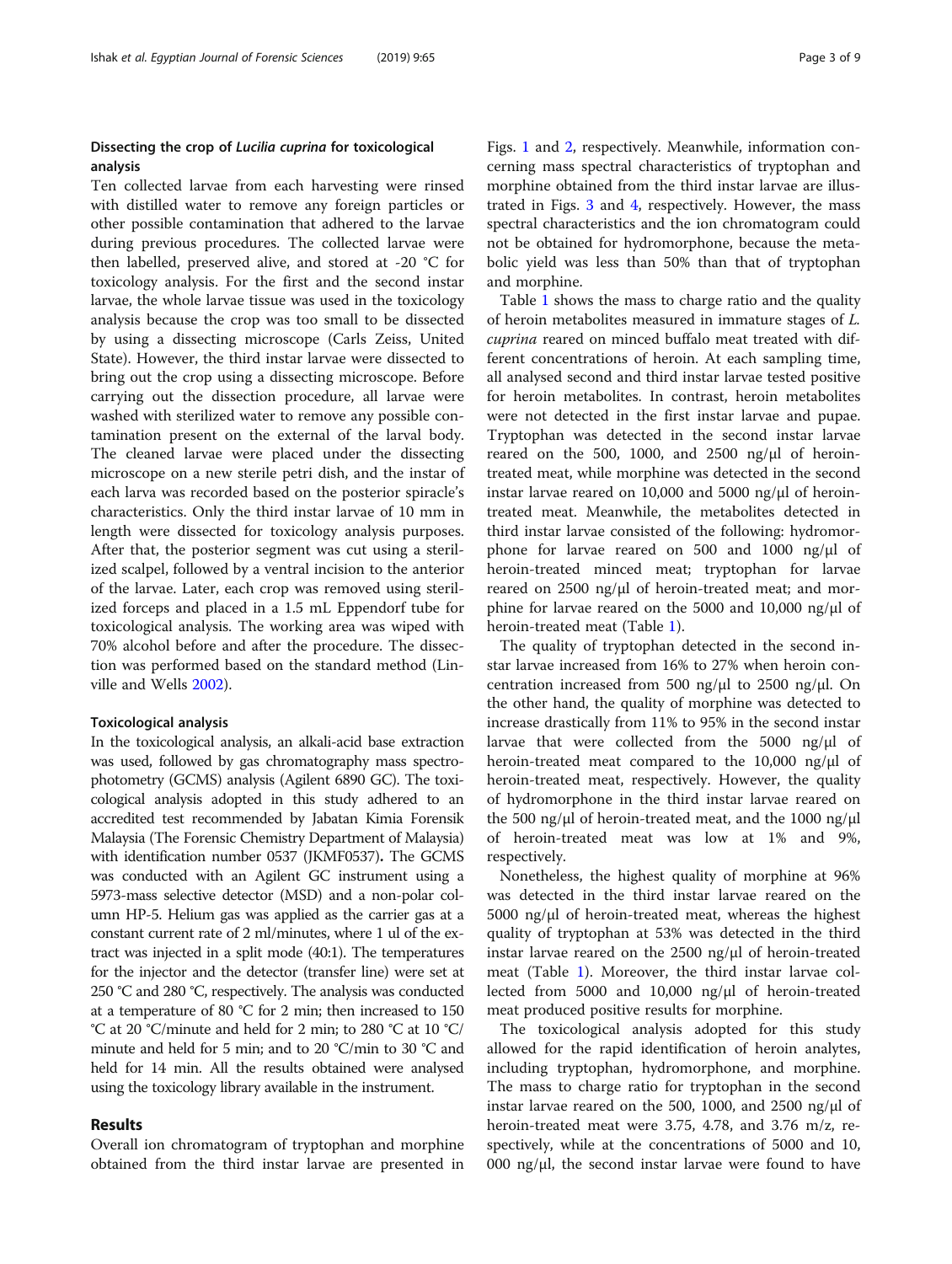<span id="page-3-0"></span>

completely metabolized the heroin to morphine at a mass to charge ratio of 3.60 m/z.

The mass to charge ratio of hydromorphone in the third instar larvae reared on the 500 and the 1000 ng/μl of heroin-treated minced buffalo meat had 8.06 and 3.32 m/z, respectively. Other than that, the mass to

charge ratio for tryptophan in the third instar larvae reared on the 2500 ng/μl of heroin-treated minced buffalo meat was 3.74 m/z; whereas in the 5000 and the 10,000 ng/μl of heroin-treated minced buffalo meat, the mass to charge ratio for morphine was 4.94 m/z (Table [1\)](#page-5-0).

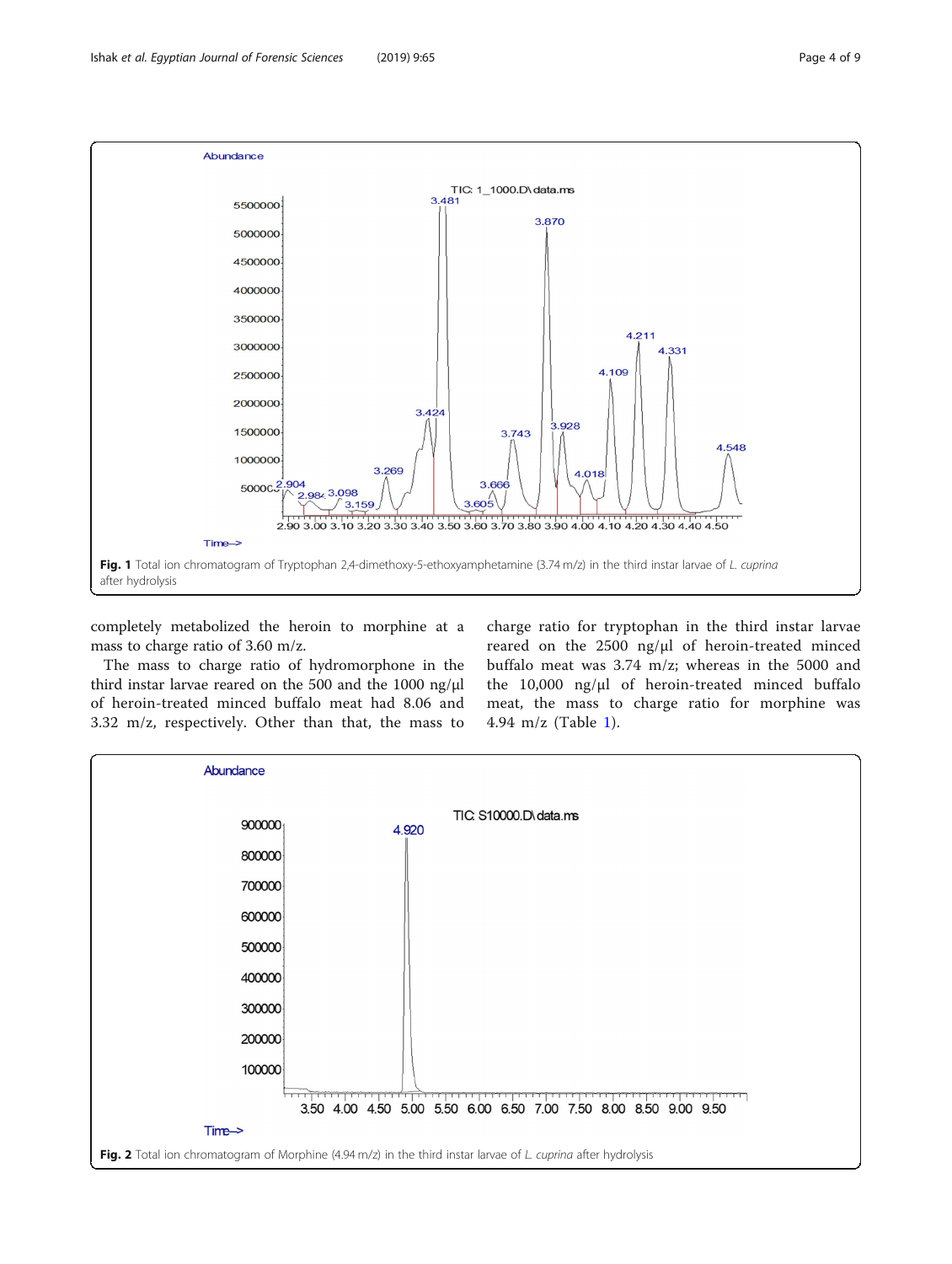<span id="page-4-0"></span>

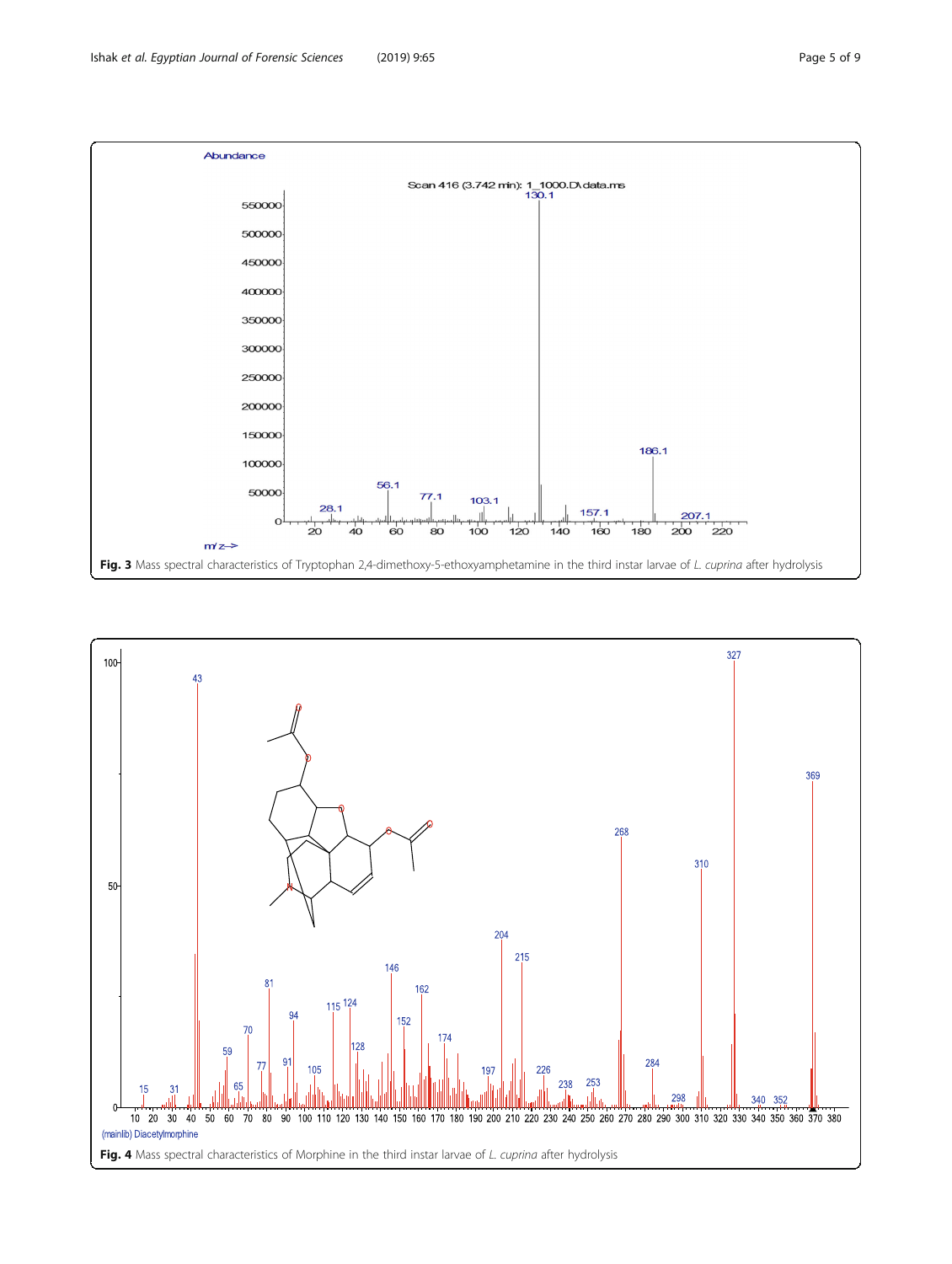<span id="page-5-0"></span>

|                  |                                 |             |                          |               | Table 1 The total ion chromatogram (m/z) and quality (%) of heroin metabolite measured in larvae, pupae and adult stages of L cuprina reared in meat containing different |                                               |             |                                 |                                               |             |                          |               |               |                              |                                               |               |             |
|------------------|---------------------------------|-------------|--------------------------|---------------|---------------------------------------------------------------------------------------------------------------------------------------------------------------------------|-----------------------------------------------|-------------|---------------------------------|-----------------------------------------------|-------------|--------------------------|---------------|---------------|------------------------------|-----------------------------------------------|---------------|-------------|
|                  |                                 |             |                          |               | concentrations of heroin. m/z represents mass divided by change number and the horizontal axis in a mass spectrum is expressed in units of m/z                            |                                               |             |                                 |                                               |             |                          |               |               |                              |                                               |               |             |
| Time             |                                 |             | Stages Control 500 ng/ul |               |                                                                                                                                                                           | 1000 ng/µ                                     |             |                                 | 2500 ng/°°                                    |             |                          | h/pu 0005     |               |                              | 10,000 ng/µl                                  |               |             |
| (hour)           |                                 |             | time<br>(m/z)            | 3             | Retention Quality Metabolite                                                                                                                                              | Retention Quality Metabolite<br>time<br>(m/z) | (96)        |                                 | Retention Quality Metabolite<br>time<br>(m/z) | (96)        |                          | time<br>(m/z) | (%)           | Retention Quality Metabolite | Retention Quality Metabolite<br>time<br>(m/z) | (96)          |             |
| 24 h             | larvae<br>instar                | €           | $\frac{1}{2}$            | $\supseteq$   | ₿                                                                                                                                                                         | $\supseteq$                                   | $\supseteq$ | $\supseteq$                     | $\supseteq$                                   | $\supseteq$ | $\trianglerighteq$       | $\supseteq$   | $\supseteq$   | $\supseteq$                  | $\supseteq$                                   | $\supseteq$   | $\supseteq$ |
| $32 h -$<br>56 h | 2nd<br>larvae<br>instar         | $\supseteq$ | 3.75                     | $\frac{6}{1}$ | Tryptophan-M<br>WE                                                                                                                                                        | 4.78                                          | 25          | Tryptophan-M<br>ME              | 3.76                                          | 27          | Tryptophan-3.61<br>M ME  |               |               | Morphine-3.61<br>M ME        |                                               | 95            | Morphine    |
| 64 h-<br>224 h   | larvae<br>$rac{1}{2}$<br>instar | $\supseteq$ | 8.06                     |               | Hydromorphone<br>enol 2TMS                                                                                                                                                | 332                                           | Ō           | Hydromorphone 3.74<br>enol 2TMS |                                               | 53          | Tryptophan- 4.94<br>M ME |               | 96            | Morphine 4.94                |                                               | 96            | Morphine    |
| 280 <sub>h</sub> | 232 h- Pupae ND                 |             | $\supseteq$              | $\frac{1}{2}$ | $\supseteq$                                                                                                                                                               | $\supseteq$                                   | $\supseteq$ | $\supseteq$                     | $\supseteq$                                   | $\supseteq$ | $\supseteq$              | $\supseteq$   | $\frac{1}{2}$ | $\supseteq$                  | $\supseteq$                                   | $\frac{1}{2}$ | $\supseteq$ |
|                  |                                 |             |                          |               | m, mass; z, charge number of ions. TMS, trimethylsilyl derivative; MME, 2,4-dimethoxy-5-ethoxyamphetamine                                                                 |                                               |             |                                 |                                               |             |                          |               |               |                              |                                               |               |             |

| )<br>)<br>l                                                                                                                                                                                                                                                                                                                                                                                                            |                                                                                                                                        |
|------------------------------------------------------------------------------------------------------------------------------------------------------------------------------------------------------------------------------------------------------------------------------------------------------------------------------------------------------------------------------------------------------------------------|----------------------------------------------------------------------------------------------------------------------------------------|
| )<br>)                                                                                                                                                                                                                                                                                                                                                                                                                 | Į                                                                                                                                      |
| the Marin matches that in parameter of the specific that the banner of the state of the mate of the mate of the contraction of the mate of the mate of the mate of the mate of the mate of the mate of the mate of the mate of<br>こうりりり<br>:<br>;<br>ג<br> <br> <br> <br>.<br>הראשוני הראשוני ה<br>5<br>את בני האינו בני האינו האינו האינו לא האינו האינו האינו לא האינו האינו האינו האינו האינו האינו האינו האינו האי | , change number and the horizonic in a mass spectrum is expressed in units of m/z<br>ミ フリーン・シー<br>)<br>)<br>)<br>)<br>2<br>2<br>2<br>2 |
| ・コリンニ<br>$\frac{1}{2}$                                                                                                                                                                                                                                                                                                                                                                                                 | $\frac{1}{2}$<br>5<br>-<br>J<br>)<br>5<br>-<br>-<br>١                                                                                  |
| 5<br>הור המה ומה והו                                                                                                                                                                                                                                                                                                                                                                                                   | えくて<br>l<br>Ĵ                                                                                                                          |
| ¢<br>Ş<br>۱<br>ء                                                                                                                                                                                                                                                                                                                                                                                                       | i<br>.<br>S<br>$\frac{1}{2}$<br>j<br>j                                                                                                 |
|                                                                                                                                                                                                                                                                                                                                                                                                                        |                                                                                                                                        |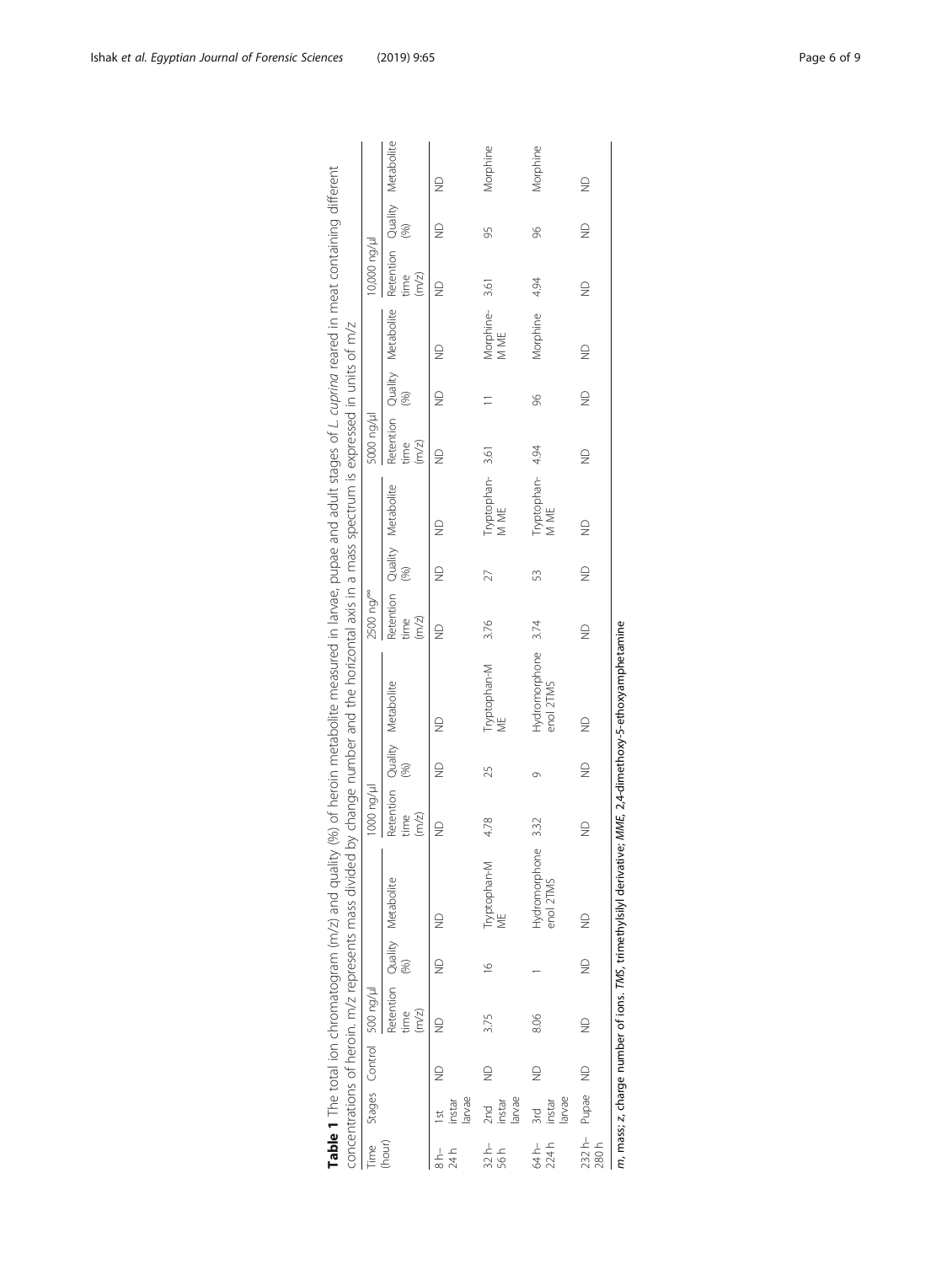## **Discussions**

In an entomotoxicology research set-up, drug-treated meat has one advantage compared to heroin-treated animal model, in that the concentration of heroin prior to feeding can be fixed. In an animal model, for instance drug-injected rats or rabbits, the rate of drug concentration to be fed on to larvae is uncontrolled and varies depending on current body metabolism and multiple other unknown internal and external factors. In contrast, however, in drug-prepared meat, the drug concentration before treatment is fixed; therefore, pre- and post-treatment results can be compared quantitatively using an adequate number of replicates. Even though living animals such as rats or rabbits are more suitable models and realistic to represent actual forensic scenario, reports have indicated that correlations between drugs inside human or animal tissue and feeding larvae have not been found due to unknown and complicating factors (Definis-gojanovic et al. [2007;](#page-8-0) Gosselin et al. [2011\)](#page-8-0). Therefore, the effects of drug concentration on heroin metabolism before and after feeding are impossible to evaluate. In contrast, by using heroin-treated meat, this non-correlation issue is eliminated, and larval pre-feeding concentration can be controlled. Even though in reality, two metabolisms (in human body and fly larvae) are involved in routine forensic analysis and casework, the purpose to understand heroin metabolism in larvae in our case is achievable by using drug-treated meat.

We also consider the possibility that larvae could consume pure or unmetabolized heroin in a forensic case. If drug is taken by snorting powdered form, its residue on or around a dead body or clothing might also be consumed by fly larvae; therefore, first metabolism may begin in the feeding larvae. Although this is uncommon, as no such case has been reported, a record showed fatality rate, resulting from an overdose of heroin that involves routes of administration other than injection, is rather high (i.e. snorting or smoking) (Thiblin et al. [2004](#page-8-0)). Therefore, there is a chance that larvae could consume drug residue. If larvae had consumed drug residue, in this case, unmetabolized heroin, its metabolites in larvae would be important to be addressed. Moreover, some amount of unmetabolized heroin can remain in urine and therefore could be consumed by larvae.

Through a series of toxicological analysis on heroinfeeded L. cuprina, we have detected the three heroin metabolites of tryptophan, hydromorphone, and morphine. However, the metabolites were identified in the second and third instar larvae, but not in the first instar and pupa. In agreement with this finding, previous work has reported negative results for morphine in the pupae reared on a substrate spiked with high morphine concentration. They concluded that it was due to rapid elimination by the larval stages (Kharbouche et al. [2008](#page-8-0)). In contrast, different results were observed when morphine was detected in pupal cases and desiccated adults reared on minced-beef meat (Bourel et al. [2001\)](#page-7-0). In addition to morphine, there are many other drugs detected in the puparium. For instance, cocaine was found in a pupal case of Calliphora vicina Robineau-Desvoidy, 1830 (Nolte et al. [1992\)](#page-8-0), and amitriptyline was detected in pupal cases of Phoridae (Miller et al. [1994\)](#page-8-0). Metabolites of methylenedioxyamphetamine (MDMA) were found in fly puparia, but not in the blood, liver, and larvae collected from tissues treated with 3,4-methylenedioxymethamphetamine, contradicting our study (Goff et al. [1997](#page-8-0)).

The absence of heroin metabolites at the pupal of L. cuprina showed an efficiency of metabolism and elimination of heroin during the larval stage. Similar findings were displayed for L. sericata pupae, suggesting that morphine has a rapid elimination rate (Kharbouche et al. [2008](#page-8-0)). Other factors might be associated with food storage location in the crop and rapid expansion and digestion of food during the post-feeding stage. These processes decrease the drug concentration in larvae, as well as the rate of drug elimination and absorption, resulting in a lack of heroin metabolites in both pupa and adult stages.

In our study, the third instar larvae showed high-quality morphine as compared to the second and the first instar larvae. This high-quality morphine detected from 5000 ng/ μl and 10,000 ng/μl heroin concentrations justified the potential use of carrion-feeding insects for drug detection; therefore it can be an alternative toxicological specimen to that of direct testing of tissues from a corpse. The differences among stages might be due to the heterogeneous accumulation and elimination rates of morphine by specific developmental stage of fly, as pharmacokinetics of drugs is known as stage-dependence (Kharbouche et al. [2008](#page-8-0)). For example, active feeding larvae could have an absorption rate that exceeded the elimination rate. In contrast, elimination rate of non-feeding stage exceeded the absorption rate, therefore inducing a decrease in the opiate concentration in non-active larvae (Campobasso et al. [2004;](#page-7-0) Pien et al. [2004\)](#page-8-0). Moreover, similar findings were present for opiate metabolism, as it has been observed that morphine has a rapid elimination rate (Kharbouche et al. [2008\)](#page-8-0). The study had also found that codeine was not detected in the prepupa stage, unless they were reared in 30 mg/kg concentration, which was the highest level in the study. Therefore, undetected morphine during the pupa stage in our study is not unusual and has been explained by previous reports.

The high quality of morphine was detected in the third instar larvae in our study; it could also be related to the accumulation of morphine in adipocytes or integumentary cells. This built-up has been known for facilitating the excretion process by the Malpighian tubules in the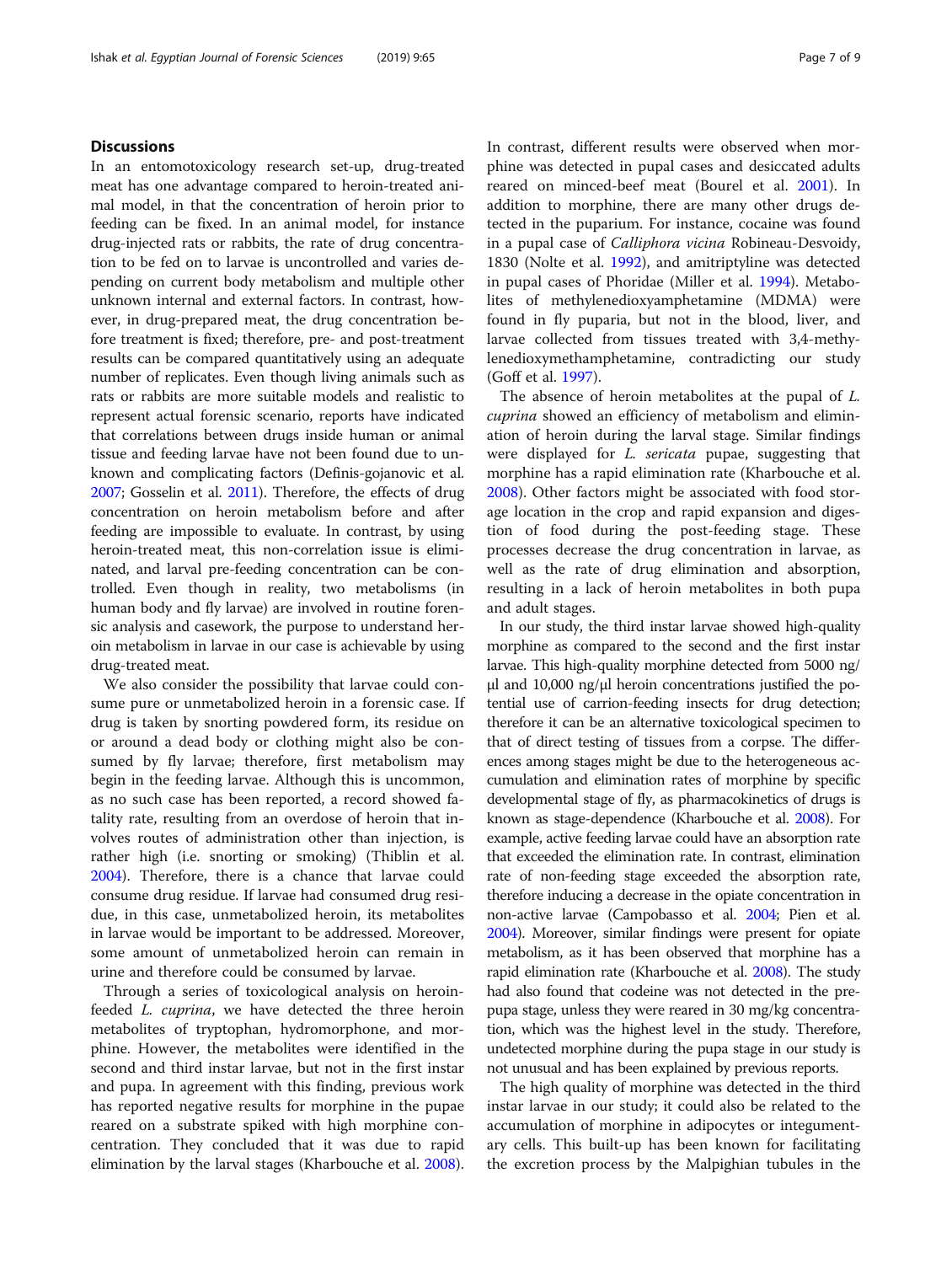<span id="page-7-0"></span>third instar larvae (Bourel et al. 2001). Therefore, in toxicological analysis, the chance of tracing a high concentration of morphine is better at this stage. The ability of the third instar larvae to accumulate morphine is considered as an advantage and should be emphasized in the future study. Even though it was suggested that the third instar larvae are the most appropriate stage for toxicological analysis (Kharbouche et al. [2008](#page-8-0); Sadler et al. [1995](#page-8-0)), the drug metabolism and pharmacokinetics in third instar larvae are still not adequately understood.

In a toxicological analysis of an advance decay dead body, putrefied tissue is not a recommended specimen for drug detection due to potential disturbance of extraction recoveries, chromatographic performances, as well as low separation and ionization efficiencies. These interruptions are making the drugs not turn up in the analysis (Skopp et al. [2001;](#page-8-0) Schloegl et al. [2006\)](#page-8-0). With regard to this, fly larvae is a better candidate for drug analysis instead of putrefied tissue. In toxicological analysis, fly larvae have been reported to offer greater sensitivity compared to putrefied tissue or product from human remains (Kintz et al. [1990a,](#page-8-0) [1990b](#page-8-0)).

The data obtained in this study is preliminary; therefore it's immature to directly be used as a reference or to apply in actual forensic case works. Nevertheless, it can be a subject for comparison to any similar future research when rats (i.e. liver) are chosen as fly rearingfood. Moreover, comparison of data from both settings is useful as Duke [\(2004\)](#page-8-0) mentioned that comparisons of spiked foodstuff versus live-animal models should be carried out with a standardized experimental protocol for both experiments.

Despite the limited findings obtained in this study, we have pointed up a potential forensic use of *L. cuprina*. In a case where other biological samples, such as human tissues or blood are in an advanced state of decomposition or unavailable, the immature stages of fly become the best alternative substrate to be used for toxicological analysis. However, if drug metabolism in larvae is not fully understood, forensic examination might be compromised.

## Conclusions

Even though heroin metabolites were detected at only two life stages of *L. cuprina*, the findings are still indicative of the potential of carrion-feeding insects as alternative toxicology specimens. Third instar larvae are excellent reliable specimens for toxicological analysis, as they can be used to detect the complete heroin metabolite before it is eliminated. However, the mechanism of how larvae metabolize drugs has not been extensively studied, and there is limited literature discussing the discovery of the metabolic products of drugs in fly larvae. Therefore, upcoming research may emphasize this aspect, as well as the pharmacokinetics of the drug in larvae of different species.

#### Acknowledgements

This work was conducted by the help of School of Biological Sciences, Universiti Sains Malaysia, Pulau Pinang and Department of Chemistry of Malaysia, Selangor, Malaysia

## Adherence to national and international regulations

Not applicable.

## Authors' contributions

AA (corresponding author) contributed to conception and design of study, data collection, data analysis and interpretation of data, and drafting and writing the manuscript, and NI, AHA, SAMN (co-authors) contributed to data analysis, revising the manuscript critically for important intellectual content and approval the version of manuscript for publication.

#### Authors' information

Dr. Azwandi has a PhD degree in Biomedical Sciences from National University of Malaysia and currently a Senior Lecturer in Faculty of Pharmacy, UiTM Selangor, Malaysia. He has published several articles in both local and international journal related to carrion ecology and forensic entomology. Dr Nooratiny Ishak is a scientific officer at Biotechnology Division, Department of Chemistry Malaysia, 46661 Jalan Sultan, Petaling Jaya, Selangor. She currently working in analysing molecular evidence in forensic cases in Malaysia

Dr. Abu Hassan Ahmad is a Professor in entomology who has supervised significant numbers of postgraduate student at Universiti Sains Malaysia. Penang. He is a leading expert in Medical Entomology.

Dr. Siti Azizah Mohamad Noor is a Professor in molecular ecology and population genetics who has supervised many Masters and PhD student in Universiti Sains Malaysia, Kuala Lumpur. He is an expert in molecular biology.

## Funding

No funding.

#### Availability of data and materials

Data is available.

## Ethics approval and consent to participate

No human or animal involved in the study, therefore ethical approval was waived. Consent to participate is not applicable.

#### Consent for publication

Not applicable.

## Competing interests

The authors declare that they have no competing interests.

## Author details

<sup>1</sup>Department of Chemistry, Biotechnology Division, Jalan Sultan, 46661 Petaling Jaya, Selangor, Malaysia. <sup>2</sup>School of Biological Sciences, Universiti Sains Malaysia, 11800 Minden, Pulau Pinang, Malaysia. <sup>3</sup>Department of Pharmaceutical Life Science, Faculty of Pharmacy, Universiti Teknologi MARA Selangor, Puncak Alam Campus, 42300 Bandar Puncak Alam, Selangor, Malaysia.

## Received: 2 November 2018 Accepted: 11 November 2019 Published online: 11 December 2019

## References

- Beyer JC, Enos WF, Stajic M (1980) Drug identification through analysis of maggots. J Forensic Sci 25(2):411–412
- Bourel B, Fleurisse L, Hedouin V, Cailliez JC, Creusy C, Gosset D, Goff ML (2001) Immunohistochemical contribution to the study of morphine metabolism in Calliphoridae larvae and implications in forensic entomotoxicology. J Forensic Sci 46(3):596–599
- Campobasso CP, Gherardi M, Caligara M, Sironi L, Introna F (2004) Drug analysis in blowfly larvae and in human tissues: a comparative study. Int J Legal Med 118(4):210–214
- Carvalho LM, Linhares AX, Trigo JR (2001) Determination of drug levels and the effect of diazepam on the growth of necrophagous flies of forensic importance in southeastern Brazil. Forensic Sci Int 120(1-2):140–144